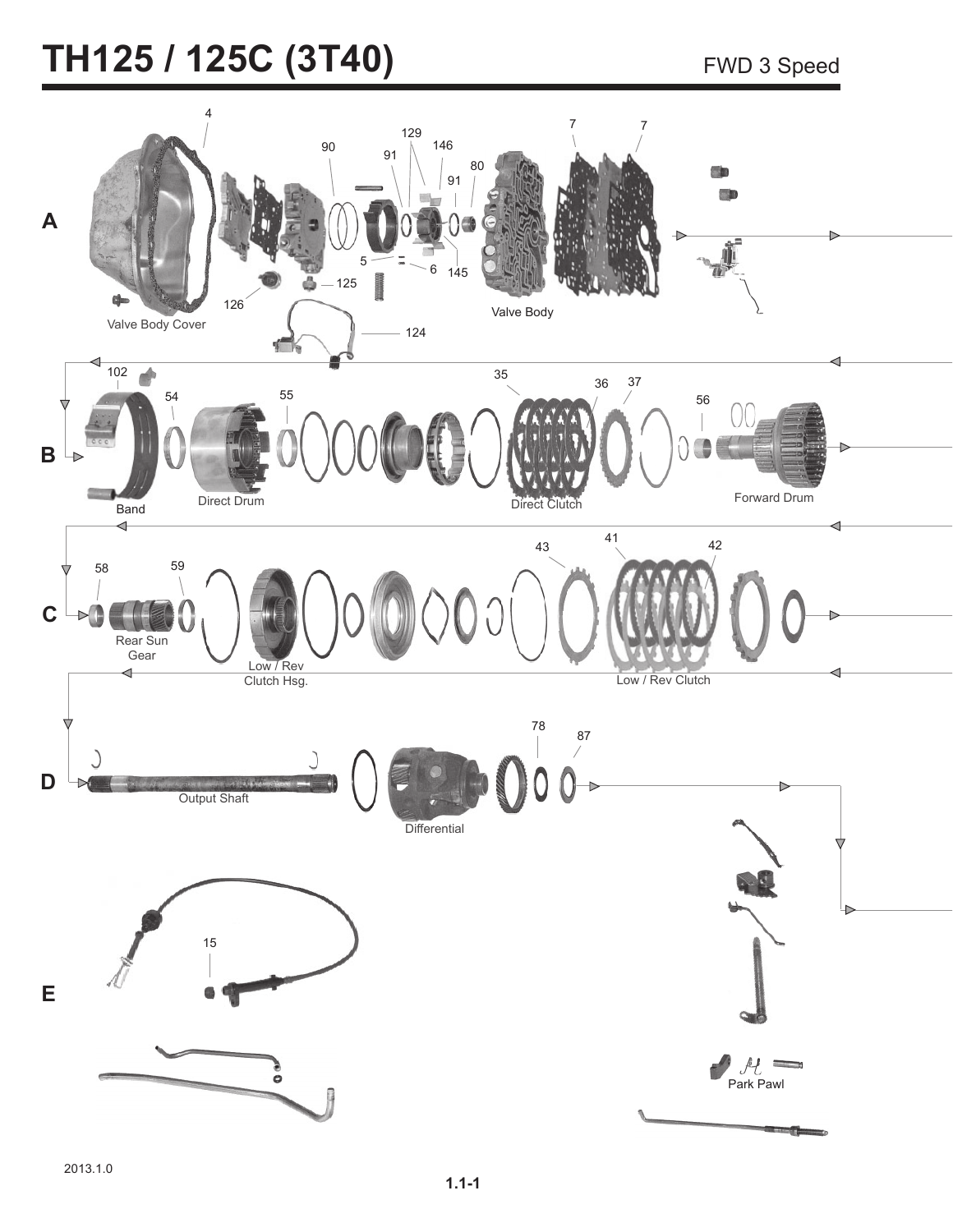# FWD 3 Speed **TH125 / 125C (3T40)**

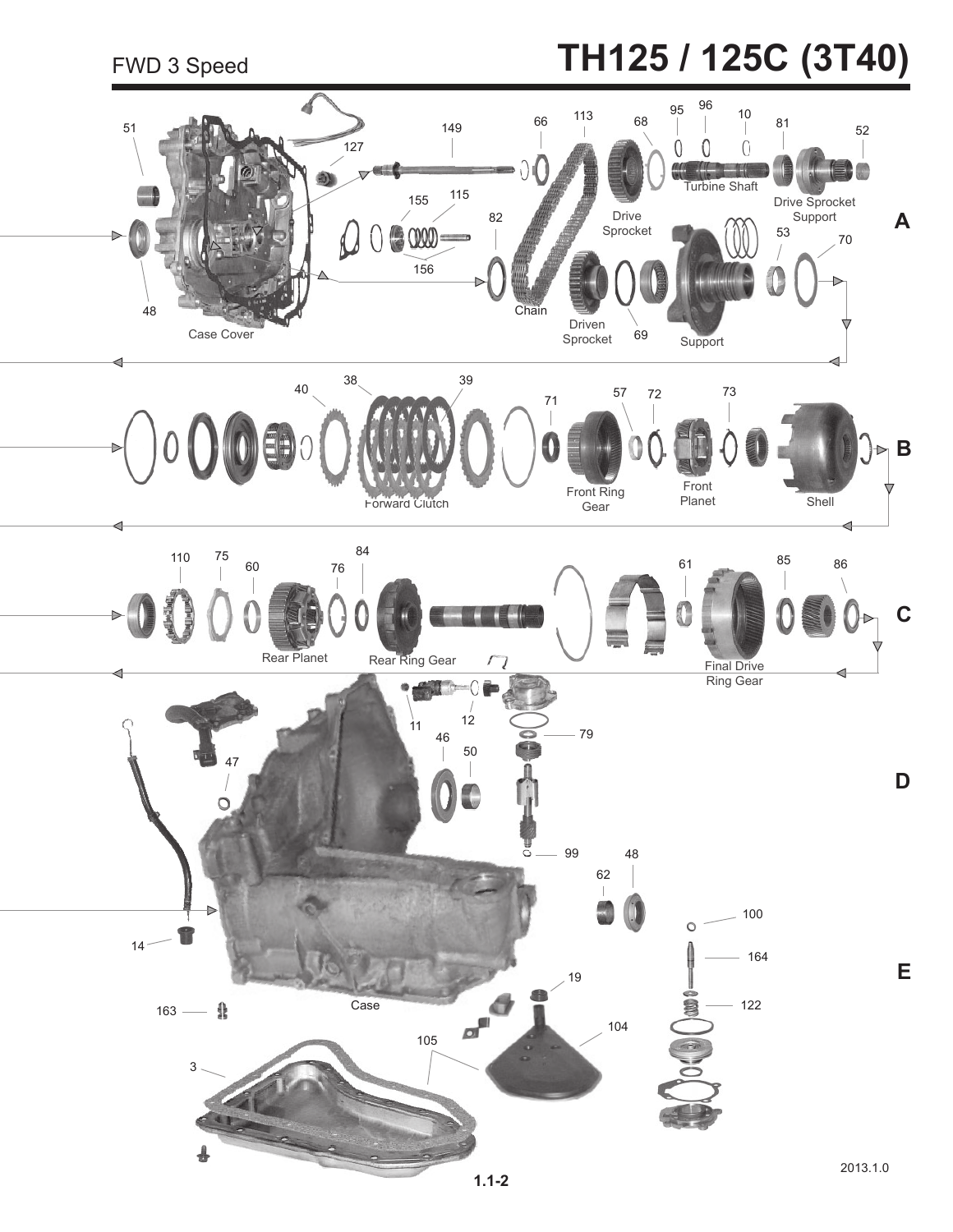### **TH125 (M34) 125C (MD9) 3T40**

| ILL.<br>NO.                         | PART<br><b>NUMBER</b>     | PER<br>CAR        | <b>DESCRIPTION</b>                                                                                                                                                                                                                                                                                                                         |                                                                | YEARS |  |  |
|-------------------------------------|---------------------------|-------------------|--------------------------------------------------------------------------------------------------------------------------------------------------------------------------------------------------------------------------------------------------------------------------------------------------------------------------------------------|----------------------------------------------------------------|-------|--|--|
|                                     | <b>TM125C</b>             |                   |                                                                                                                                                                                                                                                                                                                                            |                                                                |       |  |  |
|                                     | <b>REBUILDER BOX KITS</b> |                   |                                                                                                                                                                                                                                                                                                                                            |                                                                |       |  |  |
| ---                                 | <b>MRK4600-S</b>          |                   |                                                                                                                                                                                                                                                                                                                                            |                                                                |       |  |  |
|                                     | <b>MRK4600B-S1</b>        |                   |                                                                                                                                                                                                                                                                                                                                            |                                                                |       |  |  |
|                                     | <b>MRK4600F-S1</b>        |                   |                                                                                                                                                                                                                                                                                                                                            | Master Rebuilder Kit (w/o Steels) w/High Energy Band 1994-00   |       |  |  |
| ---                                 | K4600-S                   |                   |                                                                                                                                                                                                                                                                                                                                            |                                                                |       |  |  |
| ---                                 | K4600B-S <sup>1</sup>     |                   |                                                                                                                                                                                                                                                                                                                                            |                                                                |       |  |  |
|                                     |                           |                   | <b>Steel Plate Sub-Kits:</b>                                                                                                                                                                                                                                                                                                               |                                                                |       |  |  |
| ---                                 | K4600-9                   |                   |                                                                                                                                                                                                                                                                                                                                            |                                                                |       |  |  |
| $---$                               | K4600B-9 <sup>1,2</sup>   |                   |                                                                                                                                                                                                                                                                                                                                            |                                                                |       |  |  |
|                                     |                           |                   | <sup>1</sup> Some 1988-00 units may utilize (5) Direct frictions and steels, please order an<br>additional 46304B friction and 46305 steel separately if needed.<br><sup>2</sup> Some 1987-00 units may require (1) additional waved Forward steel 46305B and<br>(2) Low & Reverse waved steels 46322C, please order separately as needed. |                                                                |       |  |  |
|                                     |                           |                   |                                                                                                                                                                                                                                                                                                                                            | <b>OVERHAUL KITS, GASKET SETS AND SEAL KITS</b>                |       |  |  |
| ---                                 | K46900C                   |                   |                                                                                                                                                                                                                                                                                                                                            |                                                                |       |  |  |
|                                     | K46900B-1                 |                   |                                                                                                                                                                                                                                                                                                                                            |                                                                |       |  |  |
|                                     | K46900-3                  |                   |                                                                                                                                                                                                                                                                                                                                            | Valve Body Gasket Kit  Includes Auxiliary V.B. Gaskets 1980-00 |       |  |  |
| ---<br>---                          | K52900-5                  |                   |                                                                                                                                                                                                                                                                                                                                            |                                                                |       |  |  |
|                                     |                           |                   |                                                                                                                                                                                                                                                                                                                                            |                                                                |       |  |  |
| <b>GASKET AND RUBBER COMPONENTS</b> |                           |                   |                                                                                                                                                                                                                                                                                                                                            |                                                                |       |  |  |
| 3E                                  | 46170                     | $\mathbf{1}$      |                                                                                                                                                                                                                                                                                                                                            |                                                                |       |  |  |
| 4A                                  | 46175                     | 1                 |                                                                                                                                                                                                                                                                                                                                            |                                                                |       |  |  |
| ---                                 | 3601SL                    | 6                 |                                                                                                                                                                                                                                                                                                                                            |                                                                |       |  |  |
| 5A                                  | 46821                     | 1                 |                                                                                                                                                                                                                                                                                                                                            |                                                                |       |  |  |
| 6A                                  | 46824                     | $\mathbf{1}$      |                                                                                                                                                                                                                                                                                                                                            |                                                                |       |  |  |
| 7A                                  | 46106                     | 2                 |                                                                                                                                                                                                                                                                                                                                            |                                                                |       |  |  |
| 10A                                 | 46130                     | 1                 |                                                                                                                                                                                                                                                                                                                                            |                                                                |       |  |  |
| 11D<br>11D                          | 3991L<br>3991LX           | 1<br>$\mathbf{1}$ |                                                                                                                                                                                                                                                                                                                                            |                                                                |       |  |  |
| 12D                                 | 3718L                     | 1                 |                                                                                                                                                                                                                                                                                                                                            |                                                                |       |  |  |
| 12D                                 | 3410L                     | 1                 |                                                                                                                                                                                                                                                                                                                                            |                                                                |       |  |  |
| 14E                                 | 44141                     | 1                 |                                                                                                                                                                                                                                                                                                                                            |                                                                |       |  |  |
| 15E                                 | 45141                     | 1                 |                                                                                                                                                                                                                                                                                                                                            |                                                                |       |  |  |
| $---$                               | 3410L                     | 1                 |                                                                                                                                                                                                                                                                                                                                            |                                                                |       |  |  |
| ---                                 | 45125                     | 1                 |                                                                                                                                                                                                                                                                                                                                            | Reverse Housing Plug Seal  Except 1/12 - 4/6/87 Prod 1980-00   |       |  |  |
| ---                                 | 46150                     | $\mathbf 1$       |                                                                                                                                                                                                                                                                                                                                            |                                                                |       |  |  |
| ---                                 | 51133                     | 1                 |                                                                                                                                                                                                                                                                                                                                            |                                                                |       |  |  |
| 19E                                 | 46127                     | 1                 |                                                                                                                                                                                                                                                                                                                                            |                                                                |       |  |  |
|                                     | <b>CLUTCH PLATES</b>      |                   |                                                                                                                                                                                                                                                                                                                                            |                                                                |       |  |  |
| 35B                                 | 46304                     | 4                 |                                                                                                                                                                                                                                                                                                                                            |                                                                |       |  |  |
| 35B                                 | 46304B                    | $4 - 5$           |                                                                                                                                                                                                                                                                                                                                            |                                                                |       |  |  |
| 36B                                 | 46305                     | $4 - 5$           |                                                                                                                                                                                                                                                                                                                                            |                                                                |       |  |  |
| 37B                                 | 52317                     | 1                 |                                                                                                                                                                                                                                                                                                                                            |                                                                |       |  |  |
| 38B                                 | 46304                     | 4                 |                                                                                                                                                                                                                                                                                                                                            |                                                                |       |  |  |
| 38B                                 | 46304B                    | 4                 |                                                                                                                                                                                                                                                                                                                                            |                                                                |       |  |  |
| 39B                                 | 46305A                    | $3 - 4$           |                                                                                                                                                                                                                                                                                                                                            |                                                                |       |  |  |
| 40 <sub>B</sub>                     | 46305B                    | $1 - 2$           |                                                                                                                                                                                                                                                                                                                                            |                                                                |       |  |  |
| <b>CLUTCH PLATES - Cont'd.</b>      |                           |                   |                                                                                                                                                                                                                                                                                                                                            |                                                                |       |  |  |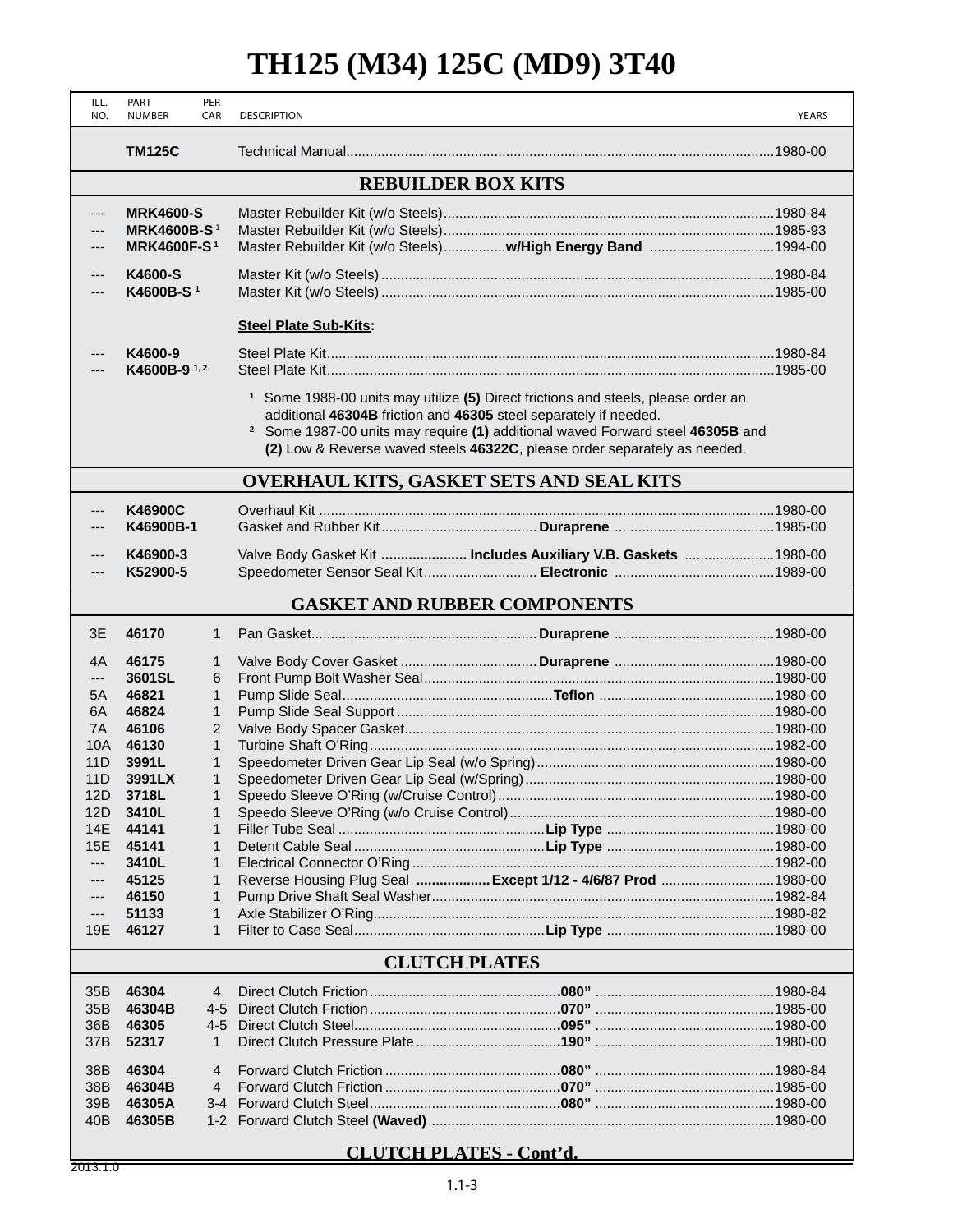### **TH125 (M34) 125C (MD9) 3T40**

| ILL.<br>NO.     | PART<br><b>NUMBER</b>   | PER<br>CAR                   | <b>DESCRIPTION</b>                 |  | <b>YEARS</b> |  |  |
|-----------------|-------------------------|------------------------------|------------------------------------|--|--------------|--|--|
|                 |                         |                              |                                    |  |              |  |  |
| 41C             | 46321                   | 5                            |                                    |  |              |  |  |
| 41 <sub>C</sub> | 46321B                  | 5                            |                                    |  |              |  |  |
| 42C             | 46322                   | 5                            |                                    |  |              |  |  |
| 42C             | 46322B                  | $4 - 5$                      |                                    |  |              |  |  |
| 43C             | 46322C                  |                              |                                    |  |              |  |  |
|                 | <b>METAL CLAD SEALS</b> |                              |                                    |  |              |  |  |
| 46D             | 46526                   | 1                            |                                    |  |              |  |  |
| 47D             | 46507                   | $\mathbf{1}$                 |                                    |  |              |  |  |
| 47 <sub>D</sub> | 46507A                  | $\mathbf{1}$                 |                                    |  |              |  |  |
|                 | 48AD 46551              | 2                            |                                    |  |              |  |  |
| 48D             | 46551B                  | $\mathbf{1}$                 |                                    |  |              |  |  |
|                 |                         |                              | <b>BUSHINGS</b>                    |  |              |  |  |
| ---             | K46980                  | 1                            |                                    |  |              |  |  |
| 50D             | 46005A                  | $\mathbf{1}$                 |                                    |  |              |  |  |
| 51A             | 46921                   | $\mathbf{1}$                 |                                    |  |              |  |  |
| 52A             | 45001                   | 1                            |                                    |  |              |  |  |
| 53A             | 46002                   | 1                            |                                    |  |              |  |  |
| 54B             | 46003                   | $\mathbf{1}$                 |                                    |  |              |  |  |
| 55B             | 46004                   | $\mathbf{1}$                 |                                    |  |              |  |  |
| 56B             | 46010                   | $\mathbf{1}$                 |                                    |  |              |  |  |
| 57B             | 46006                   | 1                            |                                    |  |              |  |  |
| 58C             | 46007                   | $\mathbf{1}$                 |                                    |  |              |  |  |
| 59C             | 46008                   | $\mathbf{1}$<br>$\mathbf{1}$ |                                    |  |              |  |  |
| 60C<br>61C      | 46008<br>46009          | 1                            |                                    |  |              |  |  |
| 62D             | 46009                   | 1                            |                                    |  |              |  |  |
|                 |                         |                              | <b>THRUST WASHERS AND BEARINGS</b> |  |              |  |  |
|                 |                         |                              |                                    |  |              |  |  |
| ---             | K46940                  | 1                            |                                    |  |              |  |  |
| ---             | K46941                  | $\mathbf{1}$                 |                                    |  |              |  |  |
|                 |                         |                              | Washers:                           |  |              |  |  |
| 66A             | 46406                   | 1                            |                                    |  |              |  |  |
| 68A             | 46405                   | $\mathbf{1}$                 |                                    |  |              |  |  |
| 69A             | 46413A                  | 1                            |                                    |  |              |  |  |
| 70A             | 46400                   | 1                            |                                    |  |              |  |  |
| 71B             | 46401A                  | 1                            |                                    |  |              |  |  |
| 72B             | 46402                   | $\mathbf{1}$                 |                                    |  |              |  |  |
| 73B<br>---      | 46403<br>K46426         | 1<br>1                       |                                    |  |              |  |  |
| 75C             | 46404                   | 1                            |                                    |  |              |  |  |
| 76C             | 45410                   | 1                            |                                    |  |              |  |  |
| ---             | K46427                  | 1                            |                                    |  |              |  |  |
| ---             | K46421                  | 1                            |                                    |  |              |  |  |
| ---             | K46421A                 | $\mathbf{1}$                 |                                    |  |              |  |  |
| 78D             | K46440                  | AR.                          |                                    |  |              |  |  |
| 78D             | 46409A                  | AR.                          |                                    |  |              |  |  |
| 78D             | 46409E                  | AR.                          |                                    |  |              |  |  |
| 78D             | 46409F                  | AR.                          |                                    |  |              |  |  |
| 79D             | 46418                   | 1                            |                                    |  |              |  |  |
| 79D             | 53427                   | 1                            |                                    |  |              |  |  |
|                 |                         |                              |                                    |  |              |  |  |

### **THRUST WASHERS AND BEARINGS - Cont'd.**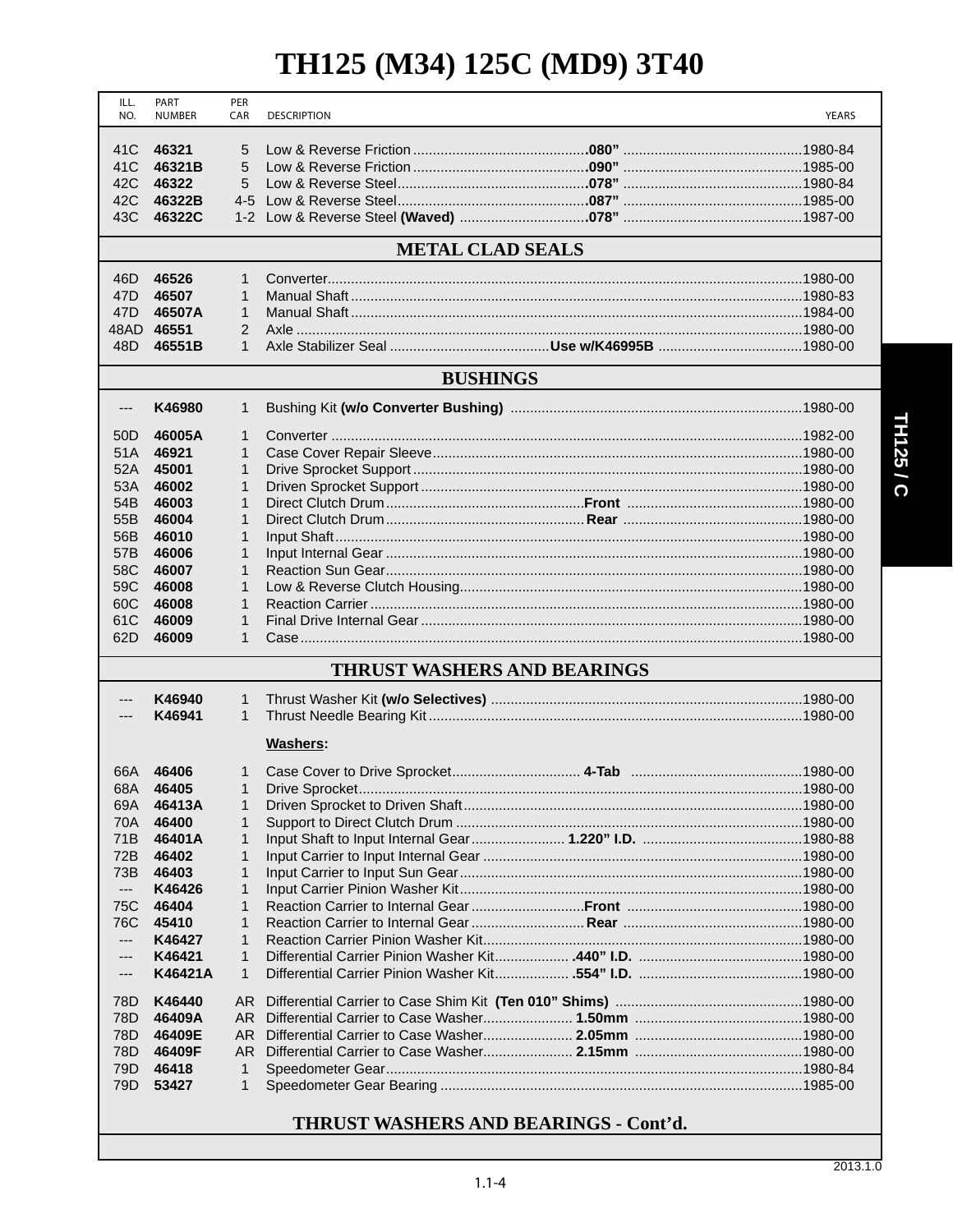### **TH125 (M34) 125C (MD9) 3T40 - Cont'd.**

| ILL.<br>NO.                     | PART<br><b>NUMBER</b>                    | PER<br>CAR        | <b>DESCRIPTION</b>                                          |  | <b>YEARS</b> |
|---------------------------------|------------------------------------------|-------------------|-------------------------------------------------------------|--|--------------|
|                                 |                                          |                   | <b>Bearings:</b>                                            |  |              |
| 80A                             | 46415A                                   | 1                 |                                                             |  |              |
| 81A                             | 52430                                    | $\mathbf{1}$      |                                                             |  |              |
| 82A                             | 44211                                    | 1                 |                                                             |  |              |
| 84C                             | 45411                                    | 1                 |                                                             |  |              |
| 85C                             | 46407                                    | 1                 |                                                             |  |              |
| 86C                             | 45411                                    | 1                 |                                                             |  |              |
| 86C                             | 52427                                    | $\mathbf{1}$      |                                                             |  |              |
| 87 <sub>D</sub>                 | 46408                                    | $\mathbf{1}$      |                                                             |  |              |
| 79D                             | 53427                                    | $\mathbf{1}$      |                                                             |  |              |
|                                 |                                          |                   | <b>SEALING RINGS</b>                                        |  |              |
| ---                             | K46901                                   | 1                 |                                                             |  |              |
| 90A                             | 46825T                                   | $\mathbf{1}$      |                                                             |  |              |
| 91A                             | 46822                                    | 2                 |                                                             |  |              |
| 95A                             | 46202TS                                  | 2                 |                                                             |  |              |
|                                 | 96A 46202T                               | $\mathbf{1}$      |                                                             |  |              |
| 96A                             | 46202AT                                  | $\mathbf{1}$      |                                                             |  |              |
| 99D                             | 46203T                                   | $\mathbf{1}$      |                                                             |  |              |
|                                 | 100E 46210                               | $\mathbf{1}$      |                                                             |  |              |
|                                 |                                          |                   | <b>BANDS</b>                                                |  |              |
|                                 | 102B 46714A                              | $\mathbf{1}$      |                                                             |  |              |
|                                 | 102B 46714F                              | $\mathbf{1}$      |                                                             |  |              |
| <b>TRANSMISSION OIL FILTERS</b> |                                          |                   |                                                             |  |              |
|                                 | 104E 46600A                              | $\mathbf{1}$      |                                                             |  |              |
|                                 | 105E ATK-84                              | 1                 |                                                             |  |              |
|                                 |                                          |                   |                                                             |  |              |
| <b>ROLLER CLUTCHES</b>          |                                          |                   |                                                             |  |              |
|                                 | 110C 46814                               | $\mathbf{1}$      |                                                             |  |              |
|                                 |                                          |                   | <b>CHAINS</b>                                               |  |              |
|                                 | 113A 46888                               | $\mathbf{1}$      |                                                             |  |              |
|                                 | 113A 46888L                              | $\mathbf{1}$      |                                                             |  |              |
|                                 |                                          |                   | <b>SPRINGS</b>                                              |  |              |
|                                 |                                          |                   |                                                             |  |              |
|                                 | 115A 46771                               | $\mathbf{1}$      |                                                             |  |              |
|                                 | 122E 46772R                              | $\mathbf{1}$      |                                                             |  |              |
|                                 | 122E 46775                               | 1                 |                                                             |  |              |
|                                 | <b>SHIFT ENHANCEMENT KITS AND VALVES</b> |                   |                                                             |  |              |
|                                 |                                          |                   |                                                             |  |              |
|                                 | K46944<br>K46889A <sup>3</sup>           | 1<br>$\mathbf{1}$ |                                                             |  |              |
|                                 |                                          |                   | <sup>3</sup> Improves line pressure rise and shift quality. |  |              |
|                                 |                                          |                   | <b>ELECTRONIC COMPONENTS</b>                                |  |              |
|                                 |                                          |                   |                                                             |  |              |
|                                 | 124A 52870T                              | 1                 |                                                             |  |              |
|                                 | 124A 52870U                              | 1                 |                                                             |  |              |